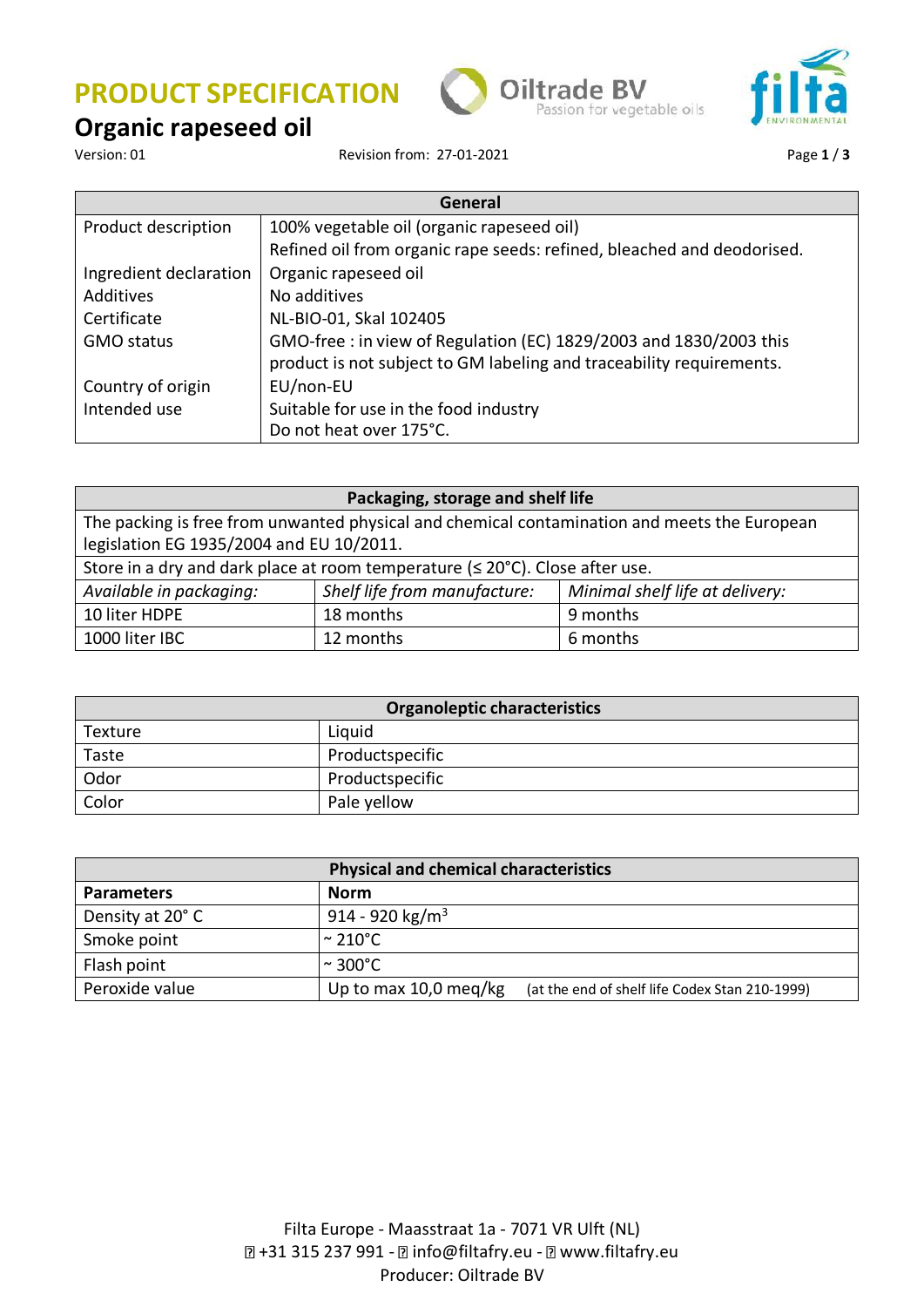**PRODUCT SPECIFICATION**





### **Organic rapeseed oil**

Version: 01 Revision from: 27-01-2021 Page **2** / **3**

| Fatty acids composition (%) |           |                |
|-----------------------------|-----------|----------------|
| <b>Fatty acid</b>           | Min.      | Max.           |
| C14:0 Myristic acid         | ND.       | 0,2            |
| C16:0 Palmitic acid         | 2,5       | 7              |
| C18:0 Stearic acid          | 0,8       | 3              |
| C18:1 Oleic acid            | 51        | 70             |
| C18:2 Linoleic acid         | 15        | 30             |
| C18:3 Linolenic acid        | 5         | 14             |
| C20:0 Arachidic acid        | 0,2       | 1,2            |
| C20:1 Eiconsenic acid       | 0,1       | 4,3            |
| C22:0 Behenic acid          | <b>ND</b> | 0,6            |
| C22:1 Erucic acid           | ND.       | $\overline{2}$ |
| C24:0 Lignoceric acid       | ND        | 0,3            |
| Trans fatty acids           |           | 2,0            |

| Average nutritional value |                    |                    |  |
|---------------------------|--------------------|--------------------|--|
|                           | Per 100 g          | Per 100 ml         |  |
| Energy                    | 3700 kJ / 900 kcal | 3404 kJ / 828 kcal |  |
| Fat                       | 100 <sub>g</sub>   | 92 g               |  |
| of which saturates        | 8g                 | 7g                 |  |
| mono-unsaturates          | 61 <sub>g</sub>    | 56g                |  |
| poly unsaturates          | 31 <sub>g</sub>    | 28,5g              |  |
| Carbohydrates             | 0 <sub>g</sub>     | 0 <sub>g</sub>     |  |
| of which sugars           | 0g                 | 0g                 |  |
| Proteins                  | 0g                 | 0g                 |  |
| Salt                      | 0 <sub>g</sub>     | 0 <sub>g</sub>     |  |

### **Microbiological characteristics**

Our refined oils and fats comply with the microbiological criteria for foodstuffs according to Directive (EC)2073/2005. Please note that refined oils and fats undergo a sterilization step and are then not susceptible to the growth of microorganisms due to the low water activity levels in commercially available refined oils and fats. Oils and Fats are deodorized according to FEDIOL Code of Practice (min 180°C for min 2 hrs), which effectively eliminates microbiological activity.

| <b>Contaminants</b>                                                    |                  |  |
|------------------------------------------------------------------------|------------------|--|
| Heavy metals (according to Regulation EC 1881/2006 and Codex Stan 210) | <b>Standards</b> |  |
| Lead (Pb)                                                              | Max. $0,1$ mg/kg |  |
| Iron (Fe)                                                              | Max. $1,5$ mg/kg |  |
| Copper (Cu)                                                            | Max. $0,1$ mg/kg |  |
| Arsenic (As)                                                           | Max. $0,1$ mg/kg |  |
| Pesticides (according to Regulation EC 396/2005 and its amendments)    |                  |  |
| Pesticides residues                                                    | EC 396/2005      |  |

Filta Europe - Maasstraat 1a - 7071 VR Ulft (NL) [7 +31 315 237 991 - 2 info@filtafry.eu - 2 www.filtafry.eu Producer: Oiltrade BV